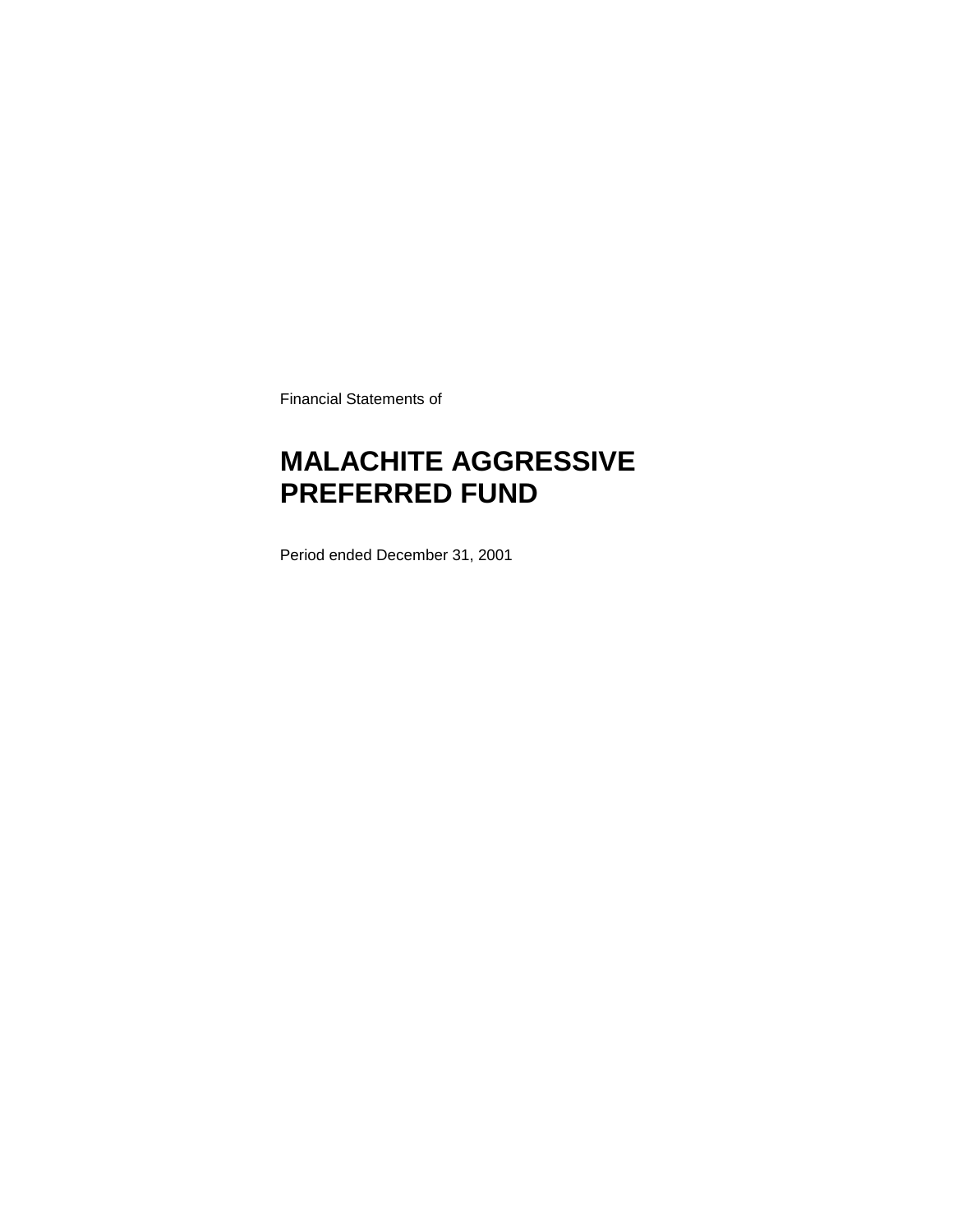### **AUDITORS' REPORT**

To the Trustee and the Manager of Malachite Aggressive Preferred Fund (the "Fund")

We have audited the statements of net assets of the Fund as at December 31, 2001 and the statements of operations, changes in net assets and cash flows for the period from the date of commencement, March 30, 2001 to December 31, 2001. These financial statements are the responsibility of the Manager of the Fund. Our responsibility is to express an opinion on these financial statements based on our audits.

We conducted our audit in accordance with Canadian generally accepted auditing standards. Those standards require that we plan and perform an audit to obtain reasonable assurance whether the financial statements are free of material misstatement. An audit includes examining, on a test basis, evidence supporting the amounts and disclosures in the financial statements. An audit also includes assessing the accounting principles used and significant estimates made by the Manager as well as evaluating the overall financial statement presentation.

In our opinion, these financial statements present fairly, in all material respects, the financial position of the Fund as at December 31, 2001 and the results of its operations, changes in its net assets and its cash flows for the years ended December 31, 2001 in accordance with Canadian generally accepted accounting principles.

 $KPMG$  14P

Chartered Accountants

Vaughan, Canada February 13, 2002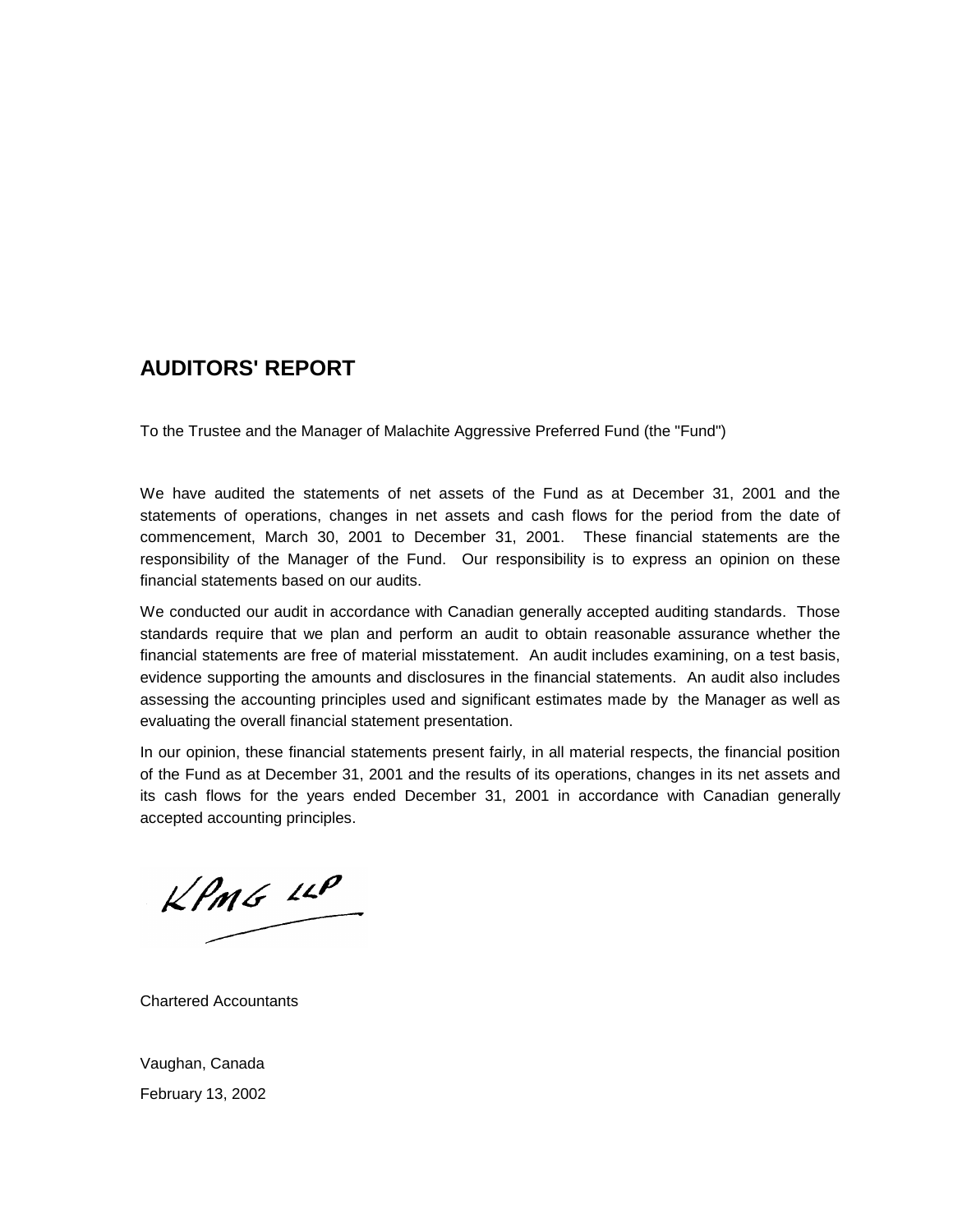Statement of Net Assets

December 31, 2001

### Net Assets

| Investments, at market value (note 2)<br>Accrued income receivable<br>Due from brokers<br>Organization costs, net (note 1(b)) | \$ | 270,260<br>2,191<br>31,157<br>1,360<br>304,968 |
|-------------------------------------------------------------------------------------------------------------------------------|----|------------------------------------------------|
| Margin borrowings<br>Due to brokers<br>Accounts payable and accrued liabilities                                               |    | 28,997<br>20,189<br>3,000<br>52,186            |
| Total net assets                                                                                                              | \$ | 252,782                                        |
| Unitholder's Equity (note 3)<br>25,607.1003 units issued and outstanding                                                      | \$ | 256,346                                        |
| Unrealized appreciation in value of investments                                                                               |    | (3, 564)                                       |
|                                                                                                                               | \$ | 252,782                                        |
| Net asset value per unit                                                                                                      | S  | 9.8715                                         |

See accompanying notes to financial statements.

\_\_\_\_\_\_\_\_\_\_\_\_\_\_\_\_\_\_\_\_\_\_\_\_\_\_\_\_\_\_\_\_\_\_\_\_\_\_\_

On behalf of the Trustee:

Hymas Investment Management Inc.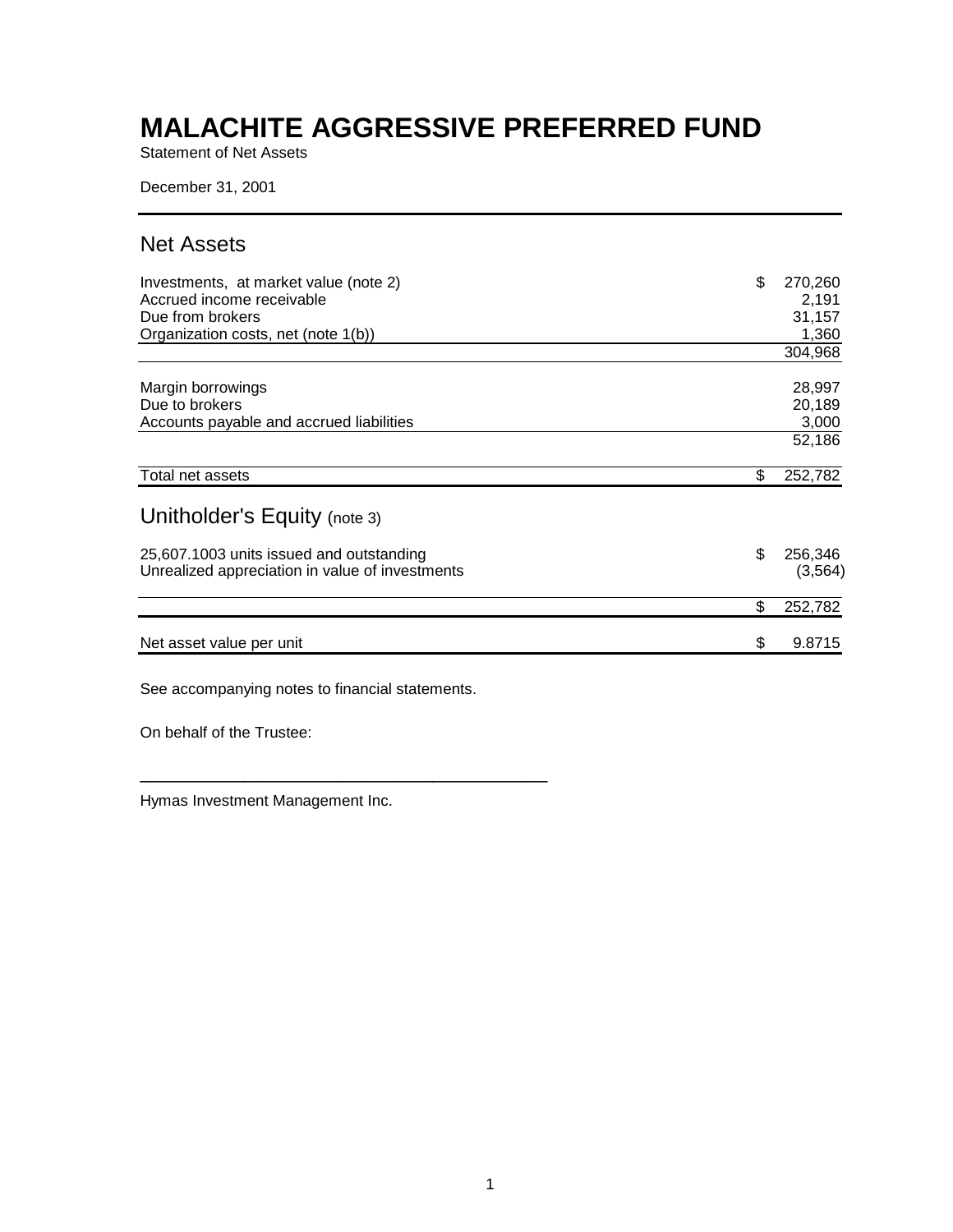Statement of Operations

Period from the date of commencement, March 30, 2001 to December 31, 2001

| Revenue:<br><b>Dividends</b><br>Interest | \$ | 9,610<br>327 |
|------------------------------------------|----|--------------|
|                                          |    | 9,937        |
| Expenses:                                |    |              |
| <b>Professional fees</b>                 |    | 1,400        |
| Amortization                             |    | 240          |
|                                          |    | 1,640        |
| Net income                               |    | 8,297        |
| Net gain on investment                   |    |              |
| Realized gain on sale of investments     |    | 15,610       |
| Unrealized appreciation of investments   |    | (3, 564)     |
|                                          |    | 12,046       |
| Income from operations                   | \$ | 20,343       |
| Income from operations per unit          |    |              |
| (based on weighted average number        |    |              |
| of units outstanding during the year)    | S  | 0.8949       |

See accompanying notes to financial statements.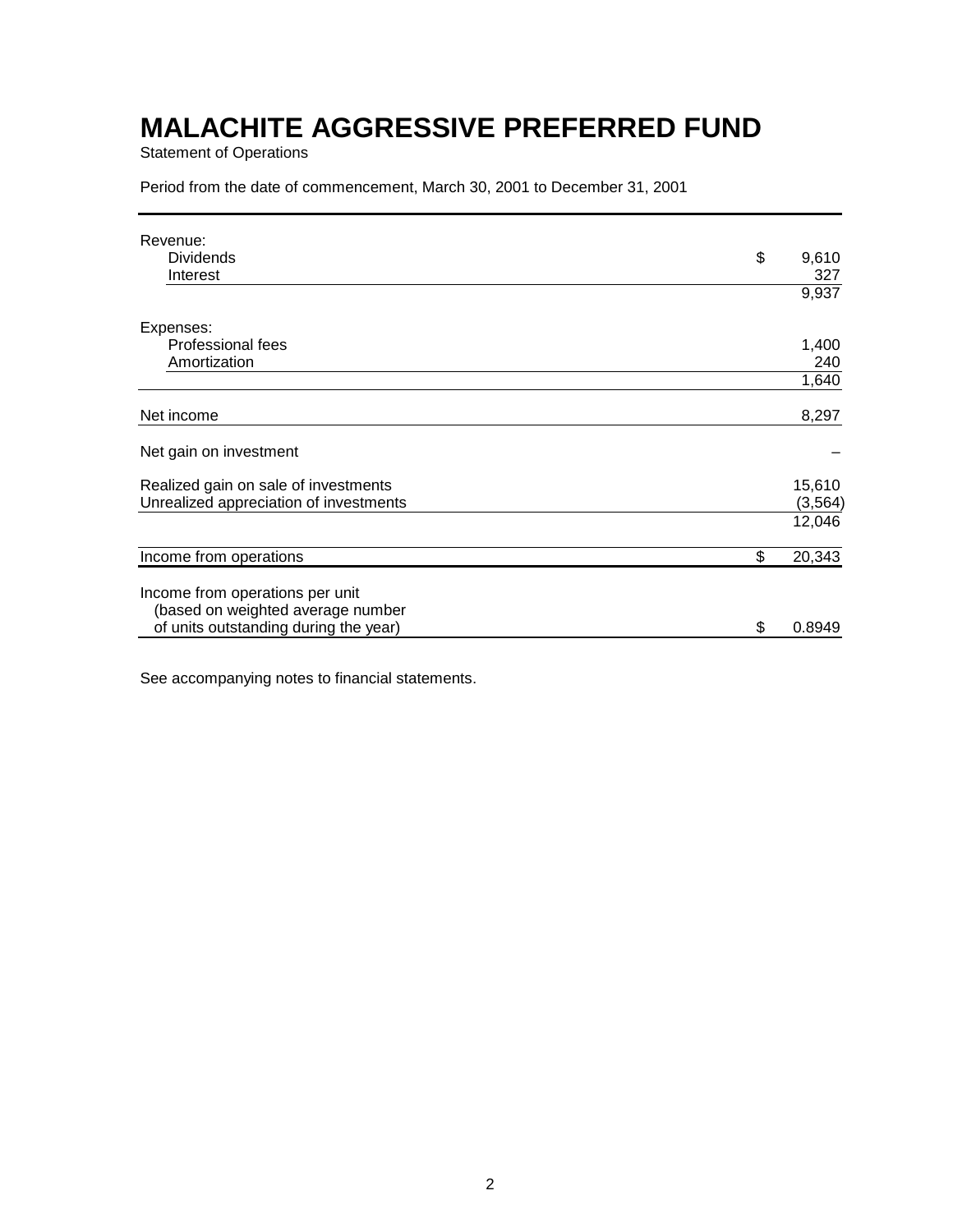Statement of Cash Flows

Period from the date of commencement, March 30, 2001 to December 31, 2001

Cash provided by (used in):

| Operations:                                        |             |           |
|----------------------------------------------------|-------------|-----------|
| Income from operations                             | \$          | 20,343    |
| Items not involving cash;                          |             |           |
| Amortization                                       |             | 240       |
| Decrease in unrealized appreciation of investments |             | 3,564     |
| Accrued income receivable                          |             | (2, 191)  |
| Due from brokers                                   |             | (31, 157) |
| Margin borrowings                                  |             | 28,997    |
| Due to brokers                                     |             | 20,189    |
| Accounts payable and accrued liabilities           |             | 3,000     |
|                                                    |             | 42,985    |
| Distributions to unitholder (note 4)               |             | (23, 907) |
| Financing:                                         |             |           |
| Units issued                                       | 256,346     |           |
| Investing:                                         |             |           |
| Organization costs                                 |             | (1,600)   |
| Proceeds on disposal of investments                | 1,212,144   |           |
| Purchase of investments                            | (1,485,968) |           |
|                                                    | (275, 424)  |           |
| Cash, end of period                                | \$          |           |

See accompanying notes to financial statements.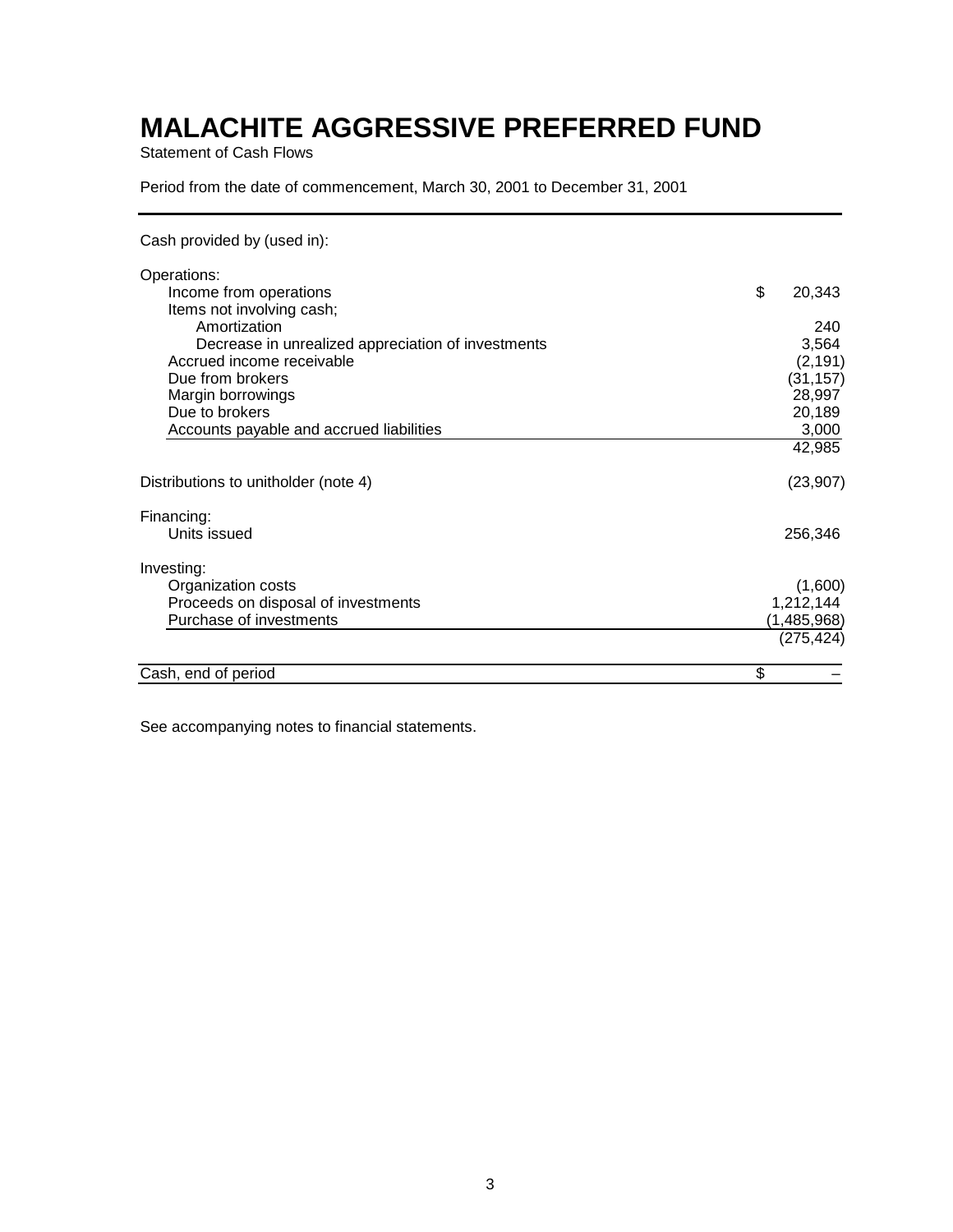Notes to Financial Statements

Period from the date of commencement, March 30, 2001 to December 31, 2001

Malachite Aggressive Preferred Fund is a "mutual fund in Ontario" as defined in The Securities Act, R.S.O. 1990, Chapter S.5, as amended (the "Act"), subsection 1(1).

Hymas Investment Management Inc. is the Investment Manager and trustee of the fund. The fund is offered as an investment via a Master Declaration of Trust (for the Malachite Funds in general) and an associated Fund Regulation (for the fund itself).

#### **1. Significant accounting policies:**

(a) Investments:

Investments are stated at market value.

(b) Organization costs:

Organization costs of \$1,600 are being amortized on a straight line basis over five years.

(c) Investment income:

Investment transactions are accounted for on the trade date. Dividend income is recorded on the ex-dividend date.

(d) Income taxes:

The Fund qualifies as a mutual fund trust under the Income Tax Act (Canada) and each year it will distribute, to its unitholders, all of its net income and net realized taxable capital gains. Such income and realized capital gains are taxable in the hands of the unitholders and not in the Fund. Accordingly, no provision for income taxes has been made in the accompanying financial statements.

(e) Use of estimates:

The preparation of financial statements in conformity with Canadian generally accepted accounting principles requires management to make estimates and assumptions that affect the reported amounts of assets and liabilities and disclosure of contingent assets and liabilities at the date of the financial statements and the reported amounts of revenues and expenses during the year. Actual results could differ from those estimates.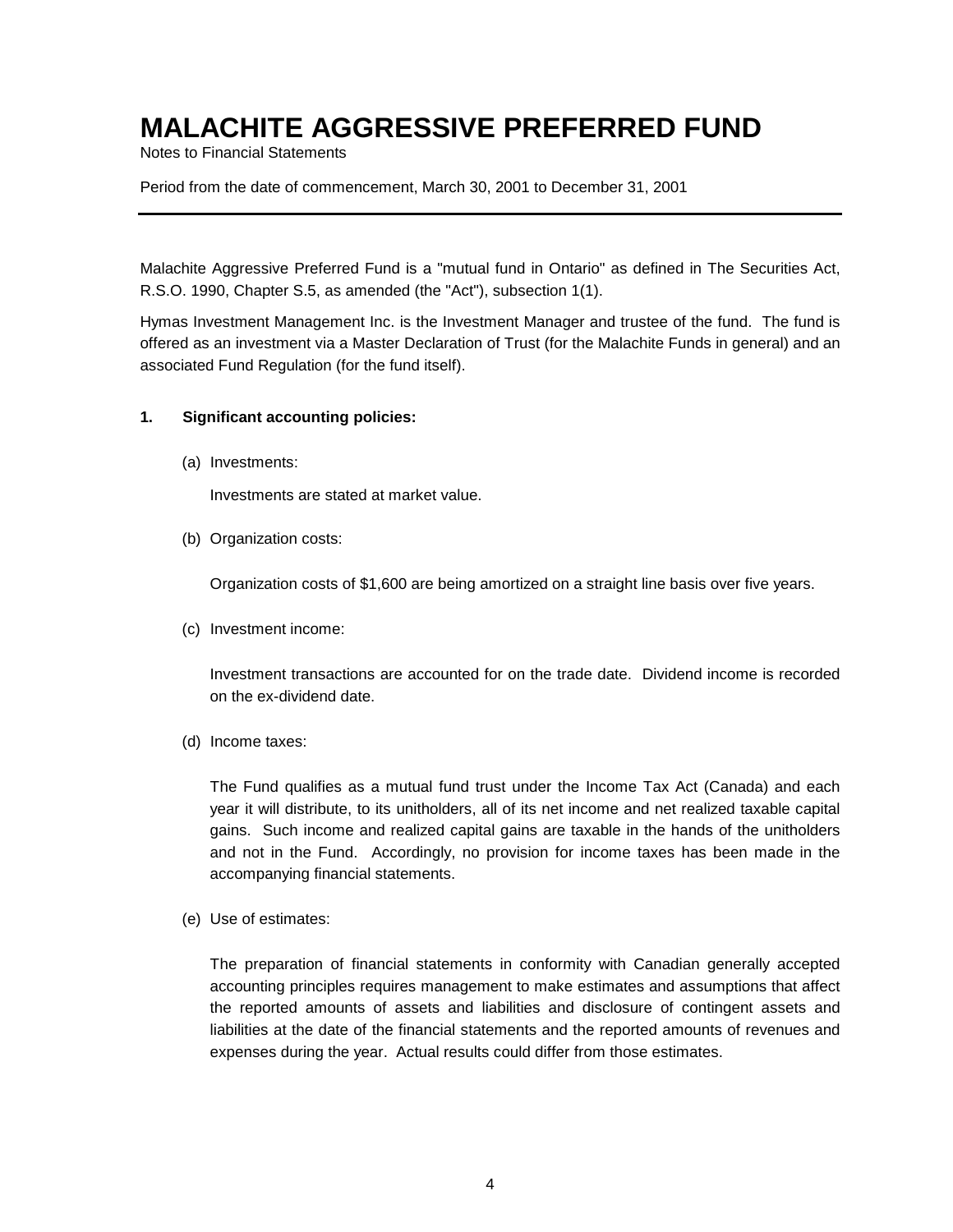Notes to Financial Statements (continued)

Period from the date of commencement, March 30, 2001 to December 31, 2001

#### **2. Investments:**

| <b>Shares</b> | Security                                                                        | Book value    | Market value  | Weight in<br>portfolio |
|---------------|---------------------------------------------------------------------------------|---------------|---------------|------------------------|
| 100           | <b>Brascan Corporation Class A</b><br>Preference Shares, Series 10              | \$<br>2,544   | \$<br>2,506   | 0.9%                   |
| 500           | <b>Power Financial Corporation</b><br>5.5% First Preference Shares,<br>Series D | 12,286        | 11,950        | 4.4%                   |
| 2,000         | TransCanada Pipelines Limited,<br>5.6% First Preference Shares<br>Series Y      | 90,400        | 90,500        | 33.5%                  |
| 2,300         | Westcoast Energy Inc., 5.5% First<br>Preferred Shares, Series 7                 | 54,618        | 52,854        | 19.6%                  |
| 2,200         | Power Corporation of Canada,<br>5.35% First Preferred Shares,<br>Series B       | 49,387        | 49,390        | 18.3%                  |
| 3,000         | <b>Power Financial Corporation</b><br>5.25% First Preferred Shares,<br>Series E | 64,589        | 63,060        | 23.3%                  |
|               |                                                                                 | \$<br>273,824 | \$<br>270,260 | 100%                   |

#### **3. Unitholder's equity:**

|                                                           | Units       | Value      |
|-----------------------------------------------------------|-------------|------------|
| Issued during the period,<br>being balance, end of period | 25.607.1003 | \$ 256,346 |